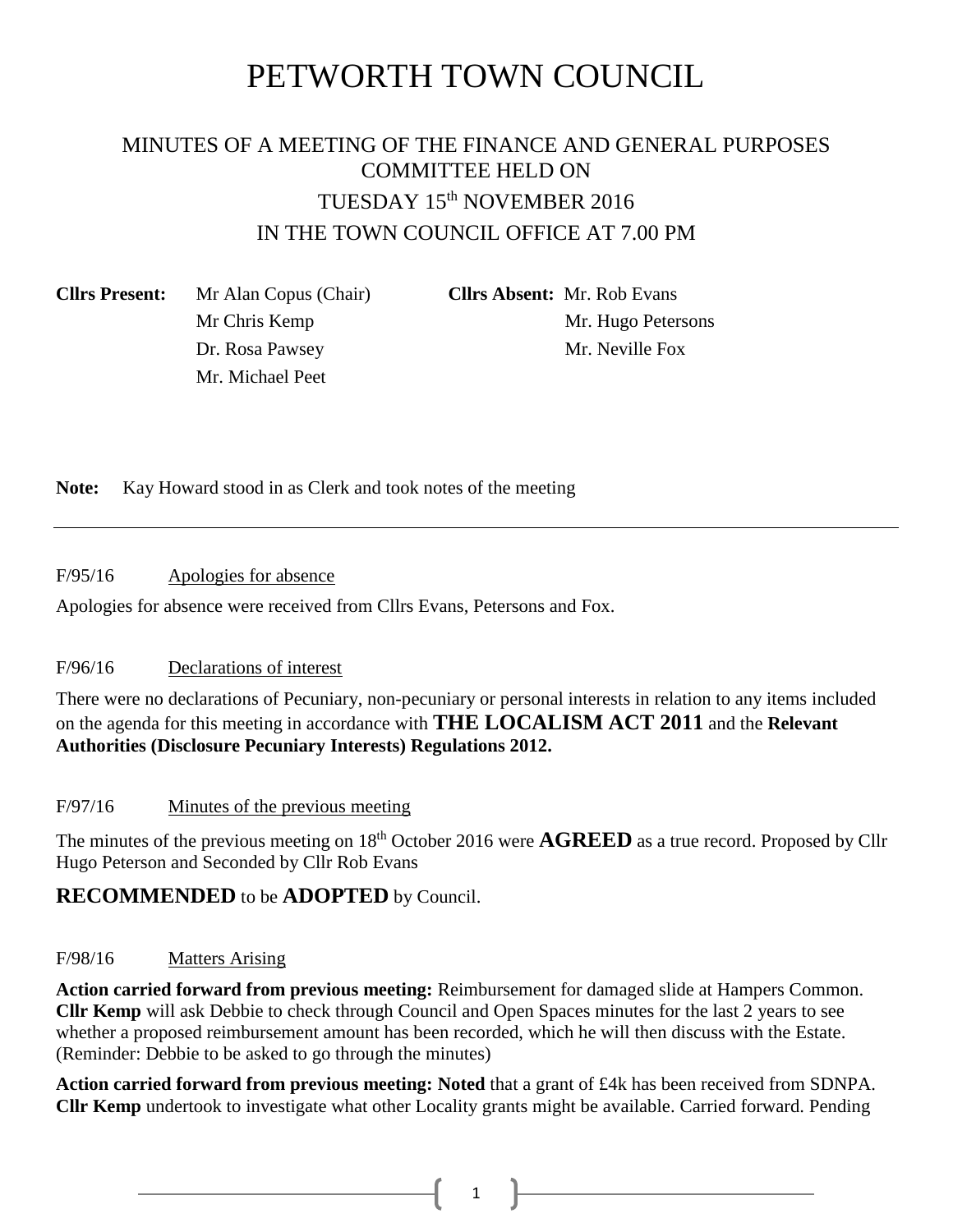**Action carried forward from previous meeting:** Cllr Copus to contact CDC again re overcharging for the CCTV as no response forthcoming. Also to ask them to explain the reason for the recent reimbursement of £250. **Cllr Copus** reported that as no response has been received that he will ask Cllr Lintill to intervene. Done – Money Received

**Action carried forward from previous meeting: Noted** that invoices are now being issued to stallholders at each market and that action has been taken to collect arrears. **Cllr Copus** reported that one stallholder still owes for 4 markets and he will threaten Small Claims Court action if not paid by end October. They have paid up. No arrears.

**Action carried forward from previous meeting:** Clerk to draft Terms of Reference for Petworth Pages and the Staffing Working Group. No progress as Clerk on long term sick leave. **Cllr Copus** to draft TOR for Staffing Working Group. Staffing Working Groups done – Council to sign off. Petworth Pages Terms of Reference to be drafted by Alan Copus.

**Action carried forward from previous meeting: Cllr Peet** to draft Terms of Reference for the Farmers Market. Work in Progress

**Action carried forward from previous meeting: Cllr Copus** confirmed that there is budget provision for pension payments for the Clerk of 3% from 1/2/17. He will progress provision of a staff pension by that date including contacting Peninsular and SSALC about possible options. **Cllr Kemp** to speak to Julie Aguilar about her pension requirements. Carry Forward.

**Action carried forward from previous meeting: Cllr Copus** to advise our insurers that a claim will be submitted to recover temporary cover costs whilst the Clerk is off sick. Done and in hand with insurers.

**Action carried forward from previous meeting: Cllr Copus** to draft amendment to Financial Regulations for stationery prior approval. **Cllr Copus** is taking action to look at Viking to see if it is possible to put an upper limit on it.

F/99/16 **Accounts – October 2016**

| <b>INCOME</b>          | 2016/17       | Actual<br>cash |
|------------------------|---------------|----------------|
|                        | <b>Budget</b> | to date        |
| Precept                | 104,800       | 106,200        |
| <b>Support Grant</b>   | 3,484         | 3,484          |
| Hampers Common<br>Hire | 200           | 340            |
| Interest               | 20            | 10             |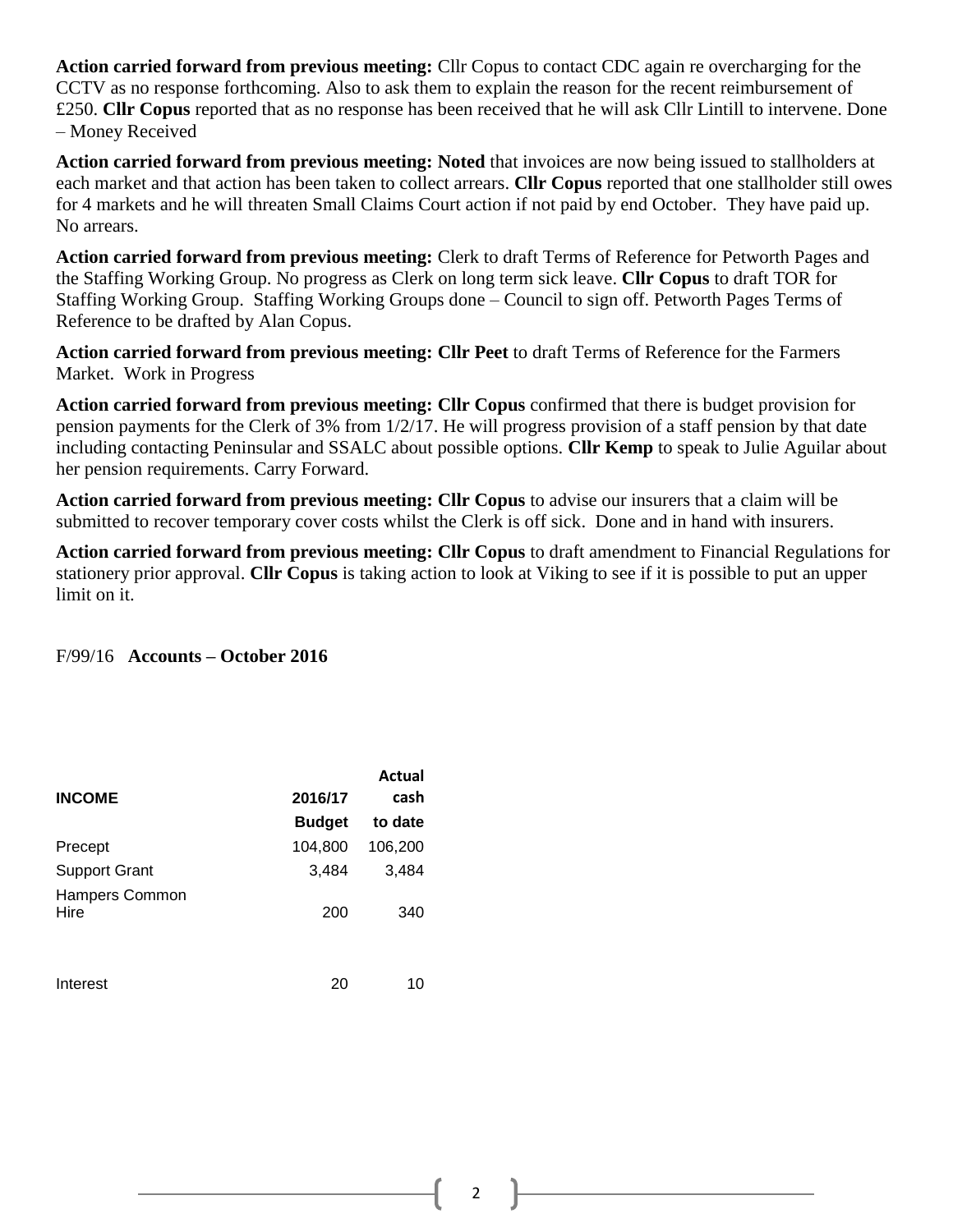| <b>Allotment Rents</b> | 2,500 | 1,867 |
|------------------------|-------|-------|
| <b>Xmas Event</b>      | 2,500 | 1,210 |
| <b>Farmers Market</b>  |       | 4,515 |

Q90 birthday grant 250

3

ſ

<u> 1980 - Johann Barbara, martin a</u>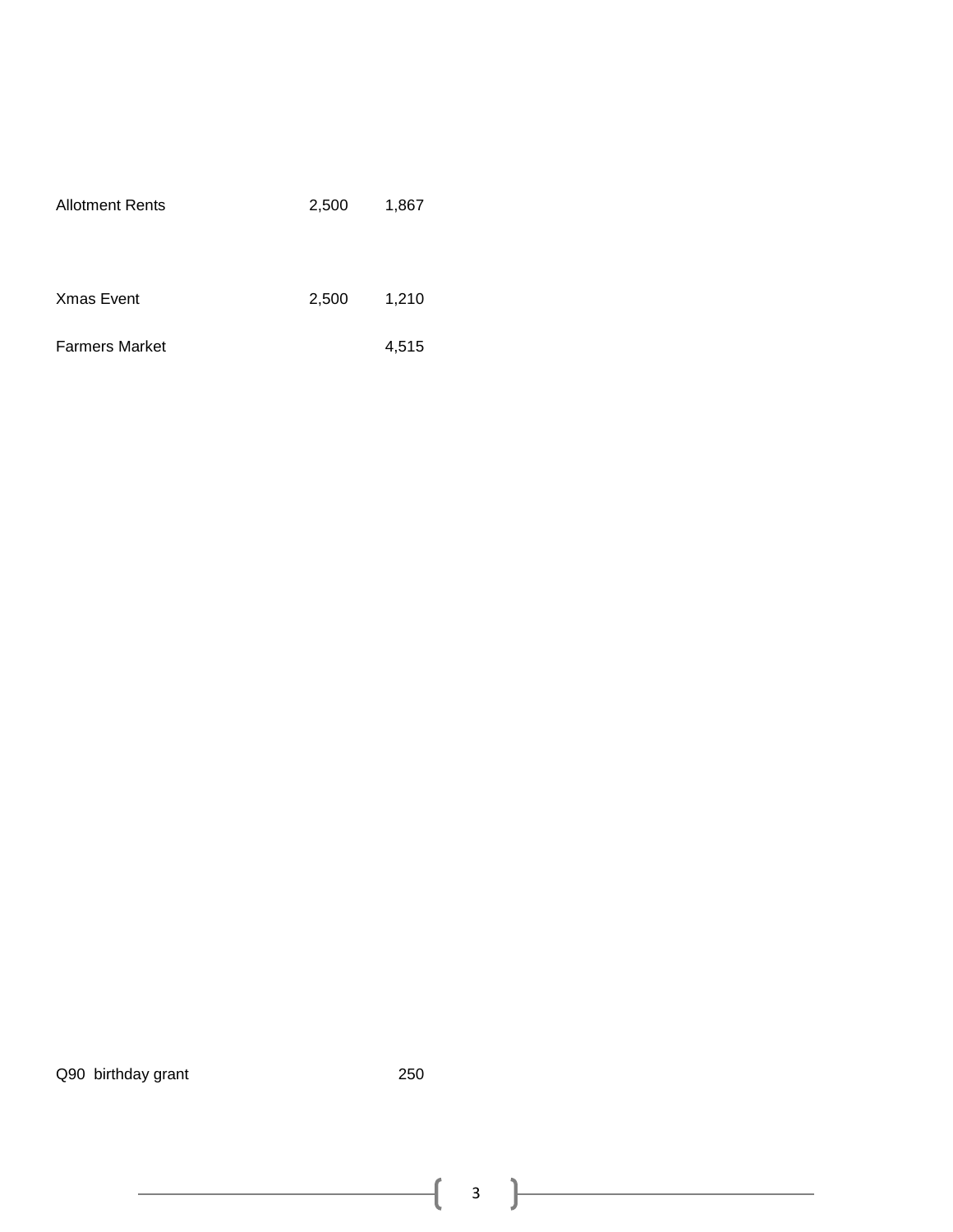**Totals 113,504 117,877**

|                    |                                          |               | Actual  |
|--------------------|------------------------------------------|---------------|---------|
| <b>EXPENDITURE</b> |                                          | 2016/17       | cash    |
|                    |                                          | <b>Budget</b> | to date |
|                    | Rosemary Gdns/Hampers Com                |               |         |
| <b>Outside</b>     | Contract                                 | 6,000         | 6,898   |
|                    | Rosemary Gardens Maintenance             | 500           | 1,441   |
|                    | Hampers Common Maintenance               | 500           | 295     |
|                    | Safety checks                            |               | 532     |
|                    | Hampers Common Lease                     | 800           | 0       |
|                    | Waste & Dog Bins                         | 600           | 1,192   |
|                    | Hanging Baskets - Maintenance            | 1,200         | 593     |
|                    | Hanging Baskets - Watering               | 2,000         | 1,575   |
|                    | <b>Planters</b>                          | 200           | 0       |
|                    | <b>CCTV</b>                              | 5,000         | 1,250   |
|                    | <b>Street Lighting</b>                   | 1,800         | 1,481   |
|                    | Church clock                             | 250           | 122     |
|                    | <b>General Maintenance</b>               | 2,000         | 1,757   |
|                    |                                          | 20,850        | 17,135  |
|                    | <b>Allotments Lease</b>                  | 500           | 1,500   |
|                    | <b>Allotments Water</b>                  | 500           | 125     |
|                    | <b>Allotments Maintenance</b>            | 1,500         | 55      |
|                    |                                          | 2,500         | 1,680   |
|                    | <b>Xmas Event - General</b>              | 1,300         | 50      |
|                    | Xmax Event - Lighting                    | 1,000         | 224     |
|                    |                                          | 2,300         | 274     |
|                    | <b>Farmers Market</b>                    |               | 2,540   |
| <b>Admin</b>       | Office Rent & Service Charges            | 6,700         | 5,639   |
|                    | <b>Clerk's Salary</b>                    | 31,000        | 19,228  |
|                    | Clerk's pension from 1/2/2017<br>@ 3%    | 126           | 0       |
|                    | Office temp                              |               | 594     |
|                    | <b>HR Consultancy</b>                    |               | 182     |
|                    | Insurance                                | 1,500         | 1,213   |
|                    | <b>SALC/SLCC Subscriptions/Contracts</b> | 900           | 831     |
|                    |                                          |               |         |

 $\begin{tabular}{|c|c|c|c|c|} \hline & $4$ & $\color{blue} $ & $\color{blue} $ & $\color{blue} $ \\ \hline \end{tabular}$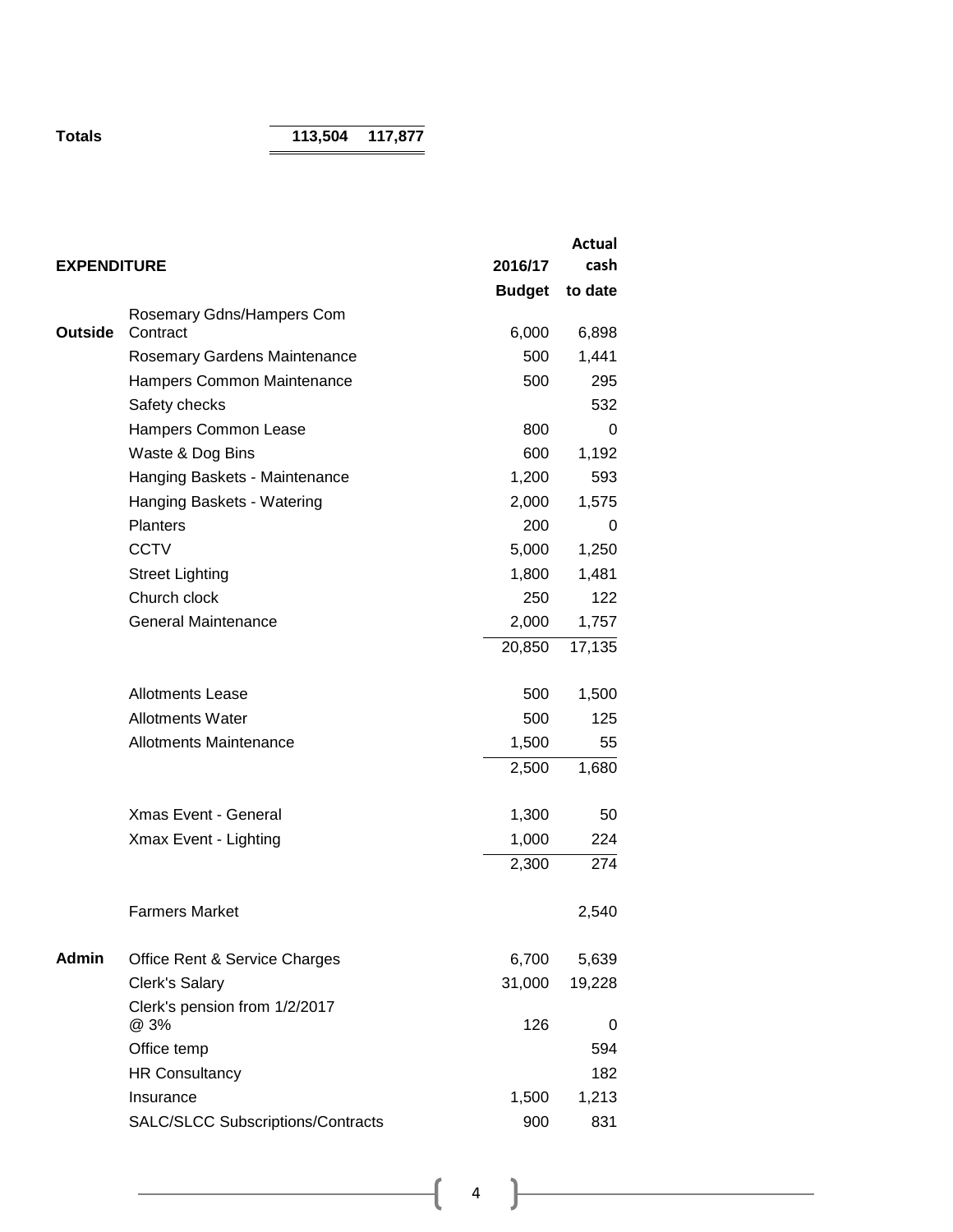|      |                                                | 113,467 | 70,412 |
|------|------------------------------------------------|---------|--------|
|      |                                                | 31,821  | 9,402  |
|      | Unallocated<br>budget/contingency              | 2,000   | 878    |
|      | contribution                                   | 500     | 570    |
|      | Petworth Pages net                             |         |        |
|      | Chairman's allowance                           | 500     | 26     |
|      | Queen's 90th birthday<br>celebrations          | 100     | 250    |
|      | Sign posts                                     | 1,000   | 0      |
|      | Jubilee walk                                   | 500     | 403    |
|      | <b>Bus shelter</b>                             | 3,000   | 0      |
|      | Street light refurbishment                     | 10,000  | 0      |
|      | <b>War Memorial</b>                            | 0       | 4,900  |
|      | <b>Traffic consultant</b><br>recommended works | 10,000  | 0      |
|      | Skatepark                                      | 0       | 350    |
|      | Repayment of £10k loan for<br>skatepark        | 1,221   | 0      |
| Misc | <b>Grants Awarded</b>                          | 3,000   | 2,025  |
|      |                                                | 55,996  | 39,381 |
|      | Office Water                                   | 110     | 109    |
|      | Comms/IT                                       | 700     | 537    |
|      | Web Site                                       | 200     | 0      |
|      | Training                                       | 1,500   | 462    |
|      | <b>Local Election</b>                          | 2,000   | 0      |
|      | Repayment of £80k loan for<br>playgrounds      | 8,960   | 8,893  |
|      | Expenses/Postage                               | 300     | 65     |
|      | Office Expenditure                             | 900     | 789    |
|      | Annual meetings                                | 100     | 128    |
|      | <b>Audit Fee</b>                               | 1,000   | 710    |

#### **BALANCE SHEET**

| Reserve at 1 April 2016 -<br>general        | 24,478   | Nat West<br>balances at | 31/10/2016 |
|---------------------------------------------|----------|-------------------------|------------|
| Reserve at 1 April 2016 -<br>for allotments | 99       | Current<br>Account      | 13,456.88  |
| Reserve at 1 April 2016 -<br>for NP         | 12.829   | Deposit<br>Account      | 44.964.76  |
| Reserve at 1 April 2016 -<br>for playparks  | $-1.551$ |                         |            |
| Less: Playpark spend                        | $-4,372$ |                         |            |

 $\overline{\mathcal{A}}$ 

 $\equiv$ 

 $\overline{\phantom{a}}$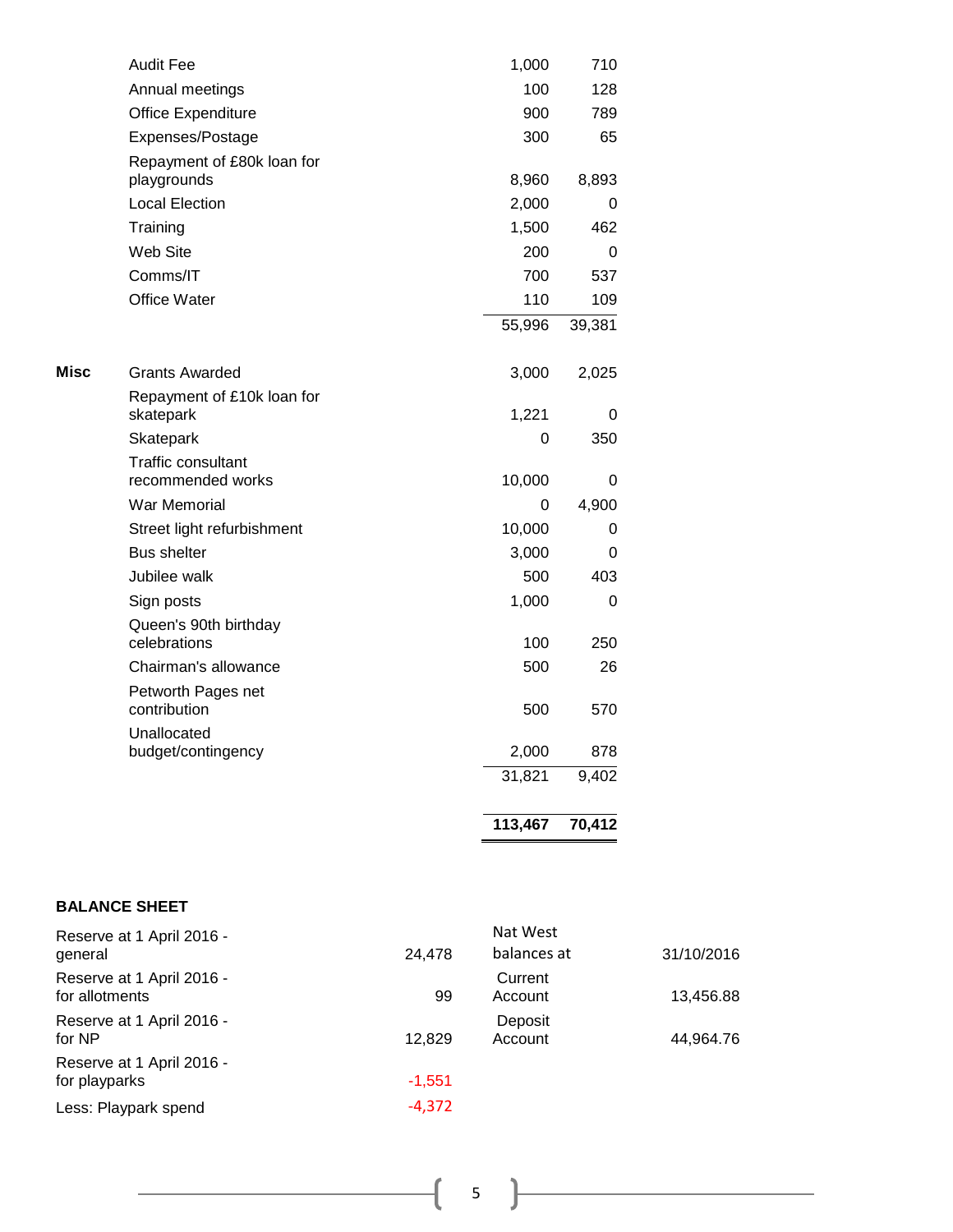| Less: Recoverable VAT<br>2015/16 |            | 669       |  |
|----------------------------------|------------|-----------|--|
| Less: Recoverable VAT<br>2016/17 |            | $-7,241$  |  |
| Plus: income                     |            | 117,877   |  |
| Less: expenditure                |            | $-70,412$ |  |
| Less: N Plan expenditure         |            | $-17,955$ |  |
| Plus: N Plan grant               |            | 4,000     |  |
| Balance at                       | 31/10/2016 | 58,421.64 |  |

**2017/18**

# **PETWORTH TOWN COUNCIL - BUDGET FOR**

Balance at 31/10/2016 **58,421.64 58,421.64**

|                        |                             |       | %     |                                          |                               |
|------------------------|-----------------------------|-------|-------|------------------------------------------|-------------------------------|
| <b>INCOME</b>          |                             |       |       | 2016/172016/17 2017/18Change EXPENDITURE |                               |
|                        | <b>Budget F/cast Budget</b> | F/Y   |       |                                          |                               |
|                        |                             |       |       |                                          | Rosemary Gdns/Hampers Com     |
| Precept                | 104,800 106,200 113,200     |       |       | 7%Outside                                | Contract                      |
| <b>Support Grant</b>   | 3,484                       | 3,484 | 2,500 | $-28%$                                   | Rosemary Gardens Maintenance  |
| Hampers Common Hire    | 200                         | 340   | 300   | $-12%$                                   | Hampers Common Maintenance    |
|                        |                             |       |       |                                          | Safety checks                 |
|                        |                             |       |       |                                          | Hampers Common Lease          |
| Interest               | 20                          | 15    | 15    | 0%                                       | Waste & Dog Bins              |
|                        |                             |       |       |                                          | Hanging Baskets - Maintenance |
|                        |                             |       |       |                                          | Hanging Baskets - Watering    |
|                        |                             |       |       |                                          | Planters                      |
|                        |                             |       |       |                                          | <b>CCTV</b>                   |
|                        |                             |       |       |                                          | <b>Street Lighting</b>        |
|                        |                             |       |       |                                          | Church clock                  |
|                        |                             |       |       |                                          | <b>General Maintenance</b>    |
|                        |                             |       |       |                                          |                               |
|                        |                             |       |       |                                          |                               |
|                        |                             |       |       |                                          | Allotments Lease              |
|                        |                             |       |       |                                          | Allotments Water              |
|                        |                             |       |       |                                          | <b>Allotments Maintenance</b> |
| <b>Allotment Rents</b> | 2,500                       | 2,400 | 2,400 | 0%                                       |                               |
|                        |                             |       |       |                                          |                               |
|                        |                             |       |       |                                          | Xmas Event - General          |
|                        |                             |       |       |                                          | Xmas Event - Tree pit         |
|                        |                             |       |       |                                          | Xmax Event - Lighting         |
| <b>Xmas Event</b>      | 2,500                       | 2,500 | 2,500 | 0%                                       |                               |
|                        |                             |       |       |                                          |                               |

6

 $\overline{\mathcal{A}}$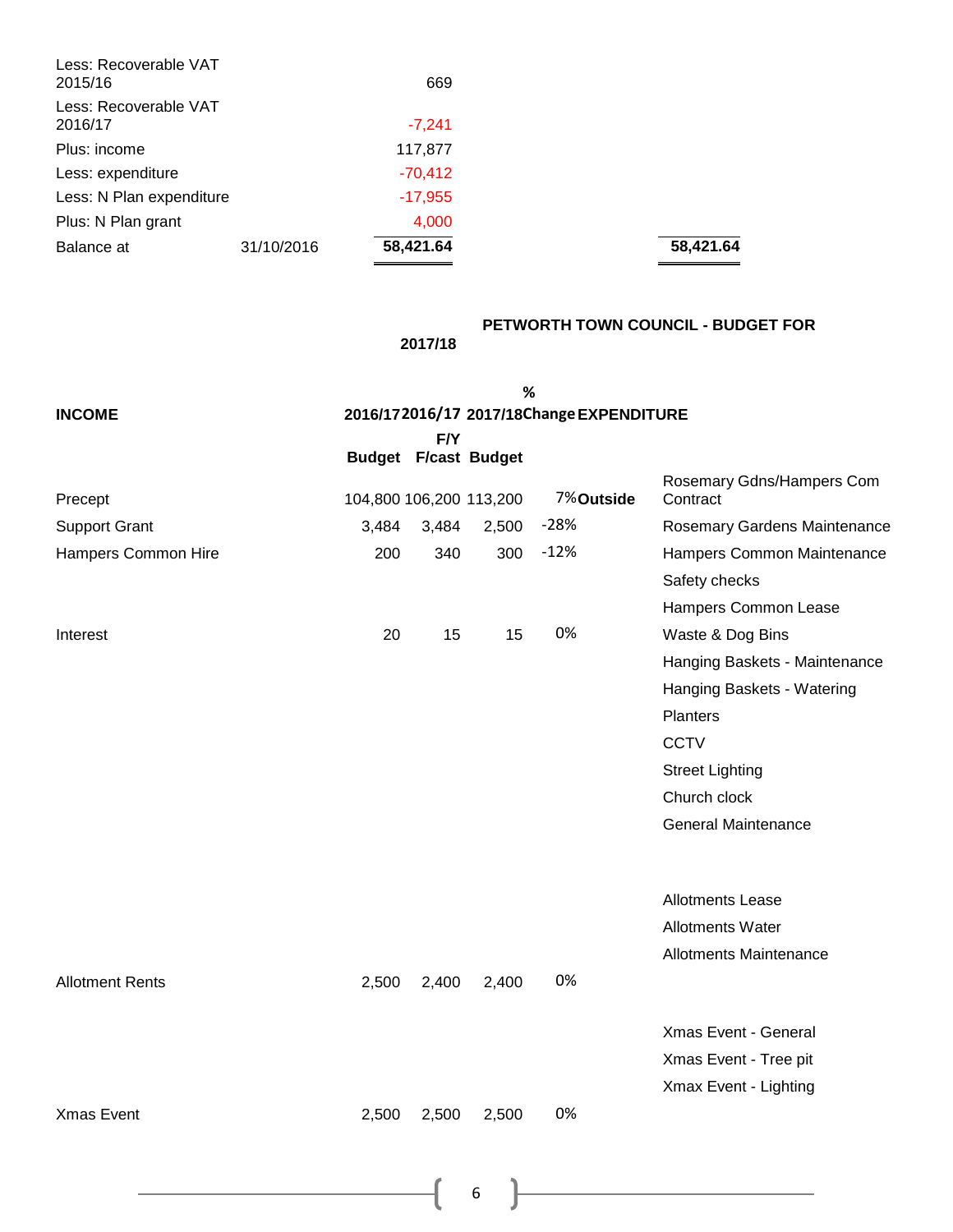|    | <b>Admin</b> | Office Rent & Service Charges                       |  |
|----|--------------|-----------------------------------------------------|--|
|    |              | Clerk's Salary                                      |  |
|    |              | Clerk's pension from<br>1/2/2017 @ 3%               |  |
|    |              | Office temp                                         |  |
|    |              | <b>HR Consultancy</b>                               |  |
|    |              | Insurance                                           |  |
|    |              | SALC/SLCC<br>Subscriptions/Contracts                |  |
|    |              | <b>Audit Fee</b>                                    |  |
|    |              | Annual meetings                                     |  |
|    |              | Office Expenditure                                  |  |
|    |              | Expenses/Postage                                    |  |
|    |              | Repayment of £80k loan for<br>playgrounds           |  |
|    |              | <b>Local Election</b>                               |  |
|    |              | Training                                            |  |
|    |              | Web Site                                            |  |
|    |              | Comms/IT                                            |  |
|    |              | Office Water                                        |  |
|    |              |                                                     |  |
|    | <b>Misc</b>  | <b>Grants Awarded</b>                               |  |
|    |              | Repayment of £10k loan for<br>skatepark             |  |
|    |              | Skatepark                                           |  |
|    |              | Traffic consultant<br>recommended works             |  |
|    |              | War Memorial                                        |  |
|    |              | Street light<br>refurbishment                       |  |
|    |              | Bus shelter                                         |  |
|    |              | Jubilee walk                                        |  |
| 50 | $0 - 100\%$  | Sign posts<br>Queen's 90th birthday<br>celebrations |  |
|    |              | Chairman's allowance                                |  |
|    |              | Petworth Pages net<br>contribution                  |  |
|    |              | Jubilee Walk Info<br>Boards, Gates etc              |  |
|    |              | Grove Lane allotment<br>wall                        |  |

Q90 birthday grant 250 0 -100%

 $\mathfrak{f}% _{0}$